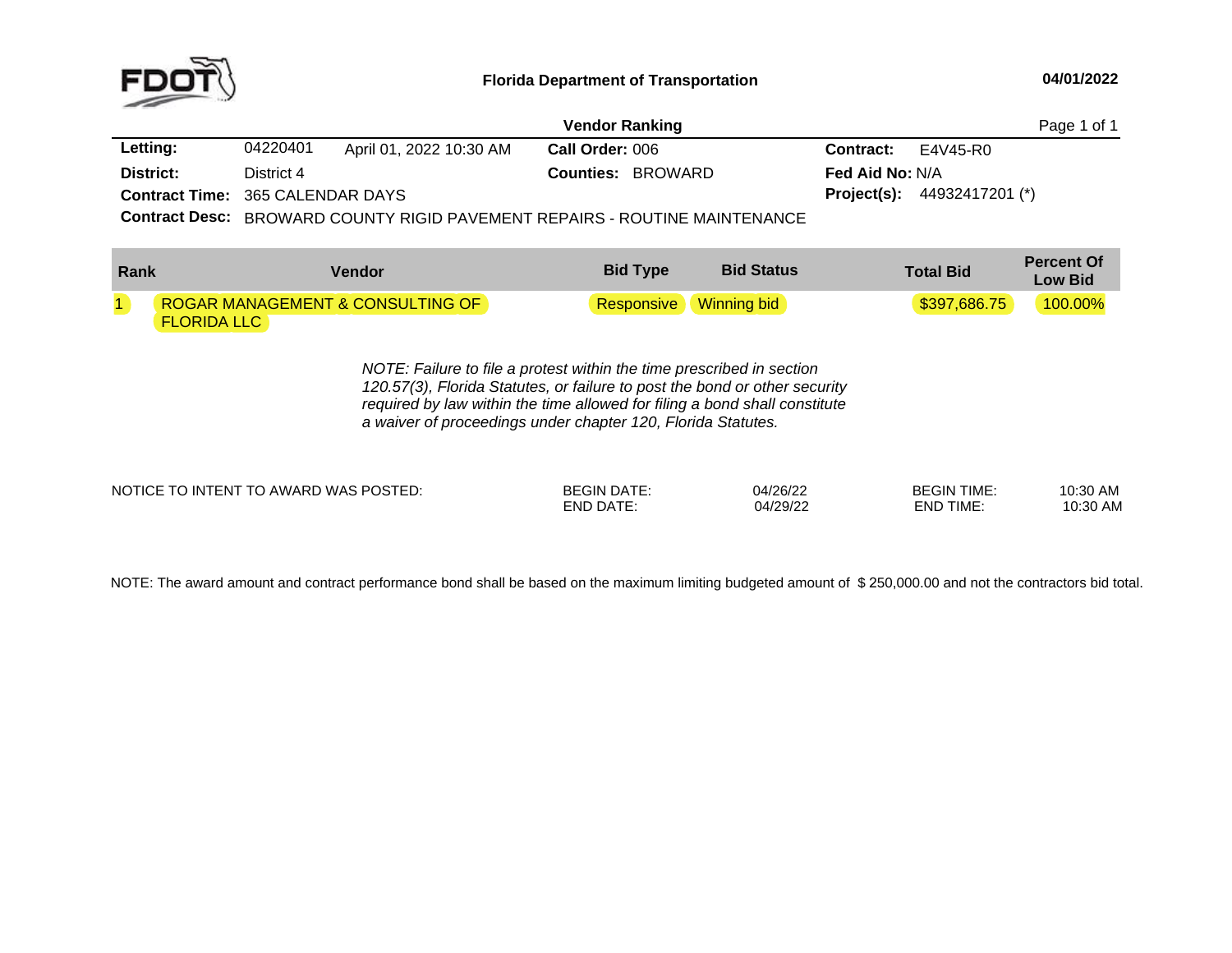

#### **04/01/2022**

| --                               |                           |                |                  |         |                           |                                      |  |  |
|----------------------------------|---------------------------|----------------|------------------|---------|---------------------------|--------------------------------------|--|--|
|                                  | <b>Tabulation of Bids</b> |                |                  |         |                           |                                      |  |  |
| Letting:                         | 04220401                  | April 01, 2022 | Call Order: 006  |         | <b>Contract:</b> E4V45-R0 |                                      |  |  |
| District:                        | District 4                |                | <b>Counties:</b> | BROWARD | Fed Aid No: N/A           |                                      |  |  |
| Contract Time: 365 CALENDAR DAYS |                           |                |                  |         |                           | <b>Project(s):</b> $44932417201$ (*) |  |  |

# BROWARD COUNTY RIGID PAVEMENT REPAIRS - ROUTINE MAINTENANCE **Contract Descr:**

The work under this Contract consists of repair and/or replacement of rigid pavement along various roadways in Broward County.

•MAIMUM LIMITING CONTRACT: The award amount and contract performance bond shall be based on maximum limiting budgeted amount of \$250,000.00 and not the contractors bid total.

REQUIRED SUBMITTAL WITH BID: Concrete Pavement Repair Experience Form must be submitted with the bid.

PERFORMANCE BOND: <sup>A</sup> Contract / Performance bond is required for this project.

GENERAL LIABILITY: The limits of coverage shall not be less than \$1,000,000 for each occurrence and not less than a<br>An access to all that \$5,000,000 annual general aggregate, inclusive of amounts provided by an umbrella or excess policy. The limits of coverage described herein shall apply fully to the work or operations performed under the Contract, and may not be shared with or diminished by claims unrelated to the contract. The policy/ies and coverage described herein may be subject to <sup>a</sup> deductible. Pay all deductibles as required by the policy. No policy/ies or coverage described herein may contain or be subject to <sup>a</sup> Retention or <sup>a</sup> Self-Insured Retention.

|      | Line No / Item ID<br><b>Item Description</b>                   | <b>Alternate</b>             | Quantity<br><b>Units</b> | (1) ROGAR MANAGEMENT &<br><b>CONSULTING OF FLORIDA</b> |                   |                   |                   |                   |                   |
|------|----------------------------------------------------------------|------------------------------|--------------------------|--------------------------------------------------------|-------------------|-------------------|-------------------|-------------------|-------------------|
|      | () indicates item is bid as Lump Sum                           |                              |                          | <b>LLC</b><br><b>Unit Price</b>                        | <b>Ext Amount</b> | <b>Unit Price</b> | <b>Ext Amount</b> | <b>Unit Price</b> | <b>Ext Amount</b> |
|      | <b>SECTION:</b>                                                | 0001                         | (CONCRETE REPAIR (CY     |                                                        |                   |                   |                   |                   |                   |
| 0005 | 0102 14<br><b>TRAFFIC CONTROL OFFICER</b>                      |                              | 100.000<br><b>HR</b>     | 66.00000                                               | 6,600.00          |                   |                   |                   |                   |
| 0010 | 0102 60<br><b>WORK ZONE SIGN</b>                               |                              | 1,500.000<br><b>ED</b>   | 1.00000                                                | 1,500.00          |                   |                   |                   |                   |
| 0015 | 0102 71 13<br>TEMPORARY BARRIER, F&I, LOW<br>PROFILE, CONCRETE |                              | 500.000<br>LF            | 58,00000                                               | 29,000.00         |                   |                   |                   |                   |
| 0020 | 0102 71 23<br>LOW PROFILE CONCRETE                             | TEMPORARY BARRIER, RELOCATE, | 500.000<br>LF            | 5.00000                                                | 2,500.00          |                   |                   |                   |                   |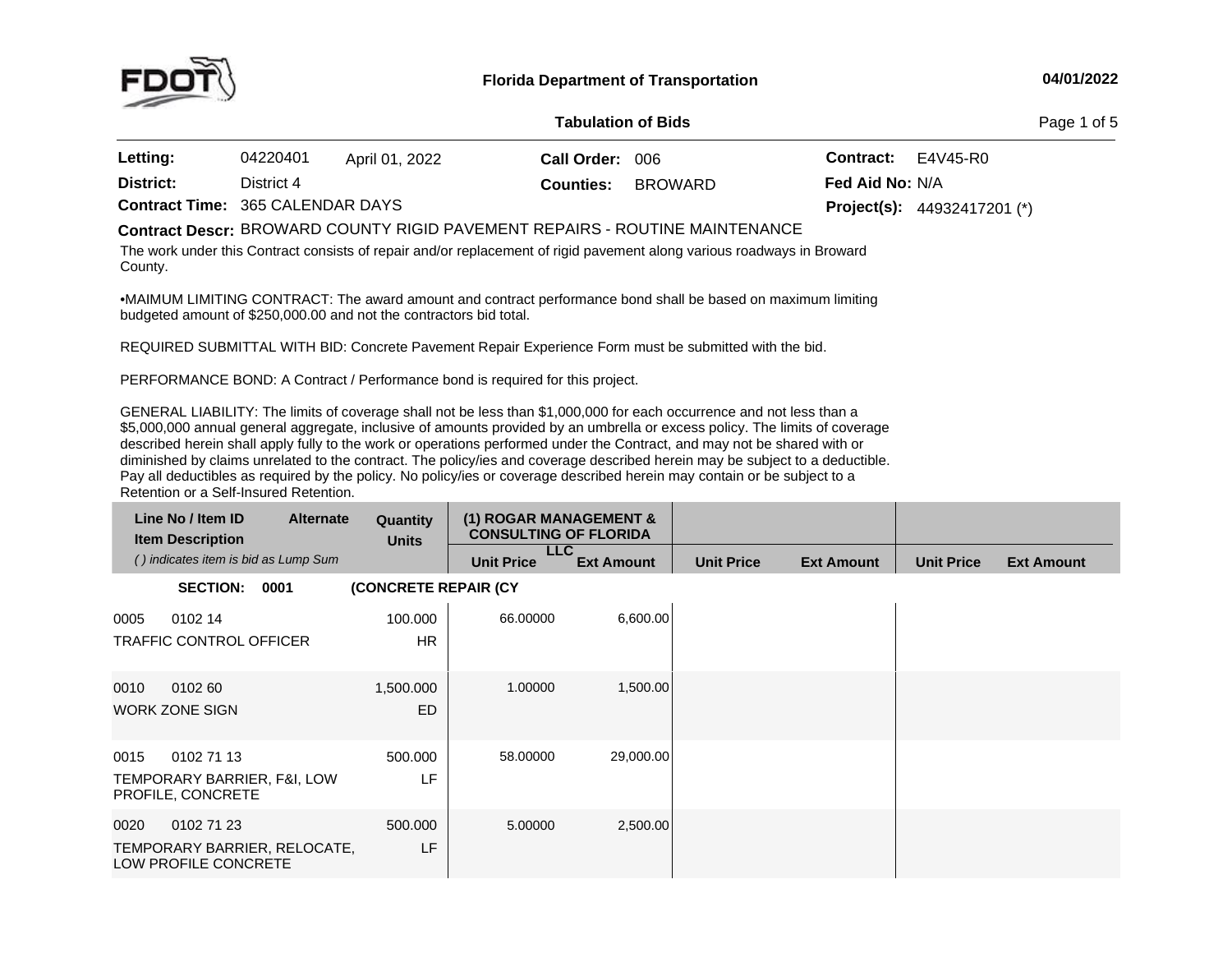

## **Tabulation**

Page 2 of 5

| Letting:                   |                                              | 04220401                                                                 | April 01, 2022           |                                                        | Call Order: 006   |                   | <b>Contract:</b>  | E4V45-R0          |                   |
|----------------------------|----------------------------------------------|--------------------------------------------------------------------------|--------------------------|--------------------------------------------------------|-------------------|-------------------|-------------------|-------------------|-------------------|
|                            | Line No / Item ID<br><b>Item Description</b> | <b>Alternate</b>                                                         | Quantity<br><b>Units</b> | (1) ROGAR MANAGEMENT &<br><b>CONSULTING OF FLORIDA</b> |                   |                   |                   |                   |                   |
|                            |                                              | () indicates item is bid as Lump Sum                                     |                          | <b>LLC</b><br><b>Unit Price</b>                        | <b>Ext Amount</b> | <b>Unit Price</b> | <b>Ext Amount</b> | <b>Unit Price</b> | <b>Ext Amount</b> |
|                            | SECTION: 0001                                |                                                                          | (CONCRETE REPAIR (CY     |                                                        |                   |                   |                   |                   |                   |
| 0025                       | 0102 74 1<br>VP, DRUM, OR LCD                | CHANNELIZING DEVICE-TYPES I, II, DI,                                     | 5,000.000<br>ED          | 1.00000                                                | 5,000.00          |                   |                   |                   |                   |
| 0030<br><b>ARROW PANEL</b> | 010276                                       | ARROW BOARD / ADVANCE WARNING                                            | 350.000<br><b>ED</b>     | 11.00000                                               | 3,850.00          |                   |                   |                   |                   |
| 0035                       | 0102 99<br>SIGN, TEMPORARY                   | PORTABLE CHANGEABLE MESSAGE                                              | 245.000<br><b>ED</b>     | 33.00000                                               | 8,085.00          |                   |                   |                   |                   |
| 0040                       | 0110 4 10                                    | REMOVAL OF EXISTING CONCRETE                                             | 2,200.000<br>SY          | 31.00000                                               | 68,200.00         |                   |                   |                   |                   |
| 0045                       | 0350 5<br><b>CONCRETE PAVEMENT</b>           | <b>CLEANING &amp; SEALING JOINTS-</b>                                    | 1,200.000<br>LF          | 14.61000                                               | 17,532.00         |                   |                   |                   |                   |
| 0050                       | 0350 6                                       | <b>CLEANING &amp; SEALING RANDOM</b><br><b>CRACKS- CONCRETE PAVEMENT</b> | 1,425.000<br>LF          | 16.61000                                               | 23,669.25         |                   |                   |                   |                   |
| 0055                       | 0352 70                                      | <b>GRINDING CONCRETE PAVEMENT</b>                                        | 400.000<br>SY            | 88.00000                                               | 35,200.00         |                   |                   |                   |                   |
| 0060<br><b>REPLACEMENT</b> | 0353 70                                      | CONCRETE PAVEMENT SLAB                                                   | 155.000<br><b>CY</b>     | 468.00000                                              | 72,540.00         |                   |                   |                   |                   |
| 0065                       | 0401 70 3                                    | RESTORE SPALLED AREAS, LATEX<br>MODIFIED MORTAR- ACRYLIC                 | 50.000<br><b>CF</b>      | 29.61000                                               | 1,480.50          |                   |                   |                   |                   |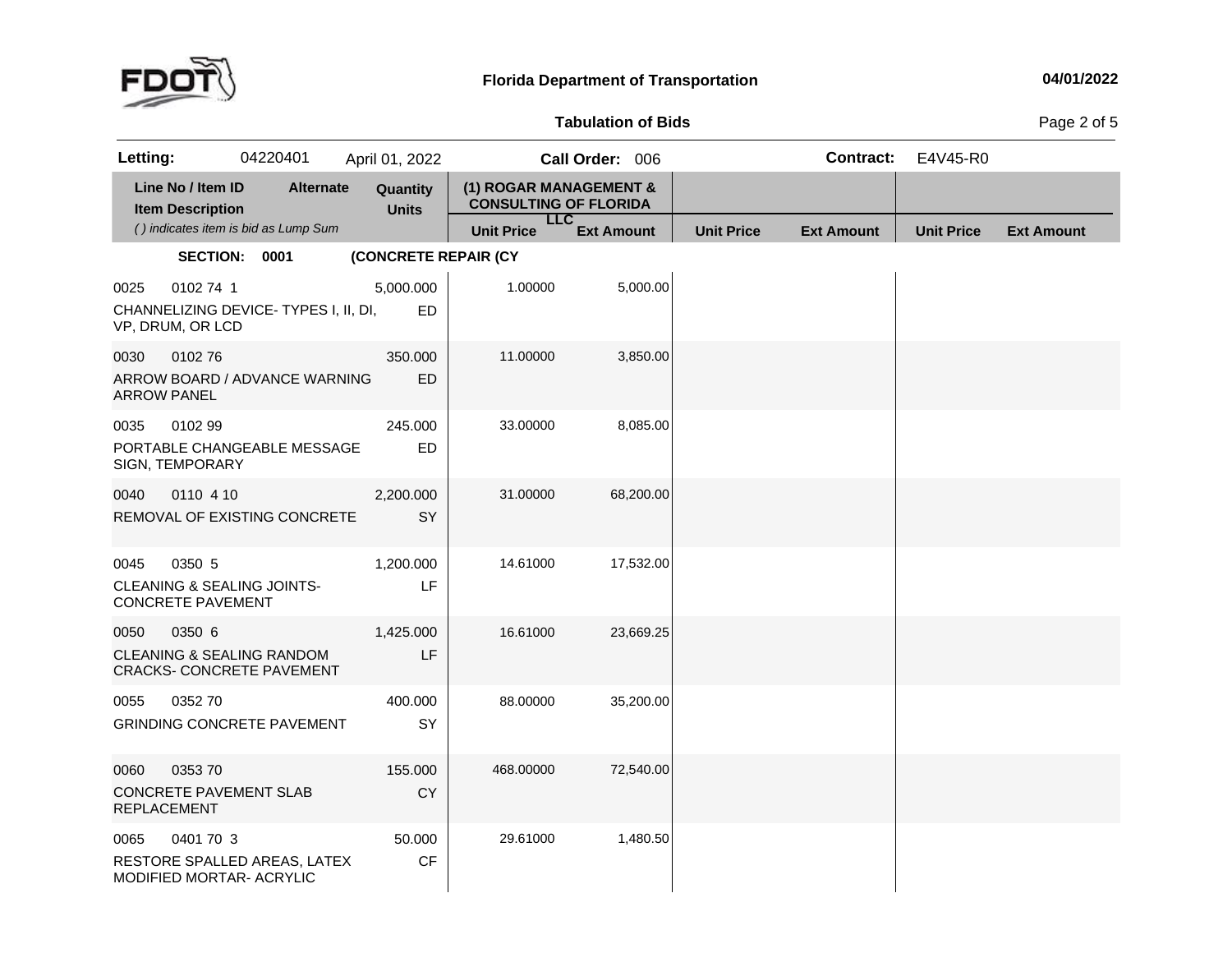

## **Tabulation**

Page 3 of 5

| Letting:                |                                              | 04220401                                                                                   | April 01, 2022           |                                                        | Call Order: 006   |                   | <b>Contract:</b>  | E4V45-R0          |                   |
|-------------------------|----------------------------------------------|--------------------------------------------------------------------------------------------|--------------------------|--------------------------------------------------------|-------------------|-------------------|-------------------|-------------------|-------------------|
|                         | Line No / Item ID<br><b>Item Description</b> | <b>Alternate</b>                                                                           | Quantity<br><b>Units</b> | (1) ROGAR MANAGEMENT &<br><b>CONSULTING OF FLORIDA</b> |                   |                   |                   |                   |                   |
|                         |                                              | () indicates item is bid as Lump Sum                                                       |                          | <b>LLC</b><br><b>Unit Price</b>                        | <b>Ext Amount</b> | <b>Unit Price</b> | <b>Ext Amount</b> | <b>Unit Price</b> | <b>Ext Amount</b> |
|                         | SECTION: 0001                                |                                                                                            | (CONCRETE REPAIR (CY     |                                                        |                   |                   |                   |                   |                   |
| 0070                    | 0711 14123                                   | THERMOPLASTIC, PREFORMED,<br>WHITE, SOLID, 12" FOR CROSSWALK                               | 500.000<br>LF            | 24.00000                                               | 12,000.00         |                   |                   |                   |                   |
| 0075                    | 0711 14125                                   | THERMOPLASTIC, PREFORMED,<br>WHITE, SOLID, 24" FOR CROSSWALK                               | 100.000<br>LF            | 29.00000                                               | 2,900.00          |                   |                   |                   |                   |
| 0080                    | 0711 14160<br>WHITE, MESSAGE                 | THERMOPLASTIC, PREFORMED,                                                                  | 18.000<br>EA             | 400.00000                                              | 7,200.00          |                   |                   |                   |                   |
| 0085<br>WHITE, ARROW    | 0711 14170                                   | THERMOPLASTIC, PREFORMED,                                                                  | 20.000<br>EA             | 300.00000                                              | 6,000.00          |                   |                   |                   |                   |
| 0090<br><b>SYMBOL</b>   | 0711 14560                                   | THERMOPLASTIC, PREFORMED,<br>WHITE WITH BLACK CONTRAST ON<br>CONCRETE PAVEMENT, MESSAGE OR | 8.000<br>EA              | 900.00000                                              | 7,200.00          |                   |                   |                   |                   |
| 0095                    | 0713103101<br>FOR CONCRETE BRIDGES           | PERMANENT TAPE, WHITE, SOLID, 6"                                                           | 0.150<br><b>GM</b>       | 30,000.00000                                           | 4,500.00          |                   |                   |                   |                   |
| 0100                    | 0713103102<br><b>CONCRETE PAVEMENT</b>       | PERMANENT TAPE, WHITE, SOLID, 8"<br>EXIT LANE AT INTERCHANGE ON                            | 0.150<br><b>GM</b>       | 35.000.00000                                           | 5,250.00          |                   |                   |                   |                   |
| 0105<br><b>SURFACES</b> | 0713103131<br>PERMANENT TAPE, WHITE,         | SKIP/DOTTED, 6" FOR CONCRETE                                                               | 0.150<br><b>GM</b>       | 25,000.00000                                           | 3,750.00          |                   |                   |                   |                   |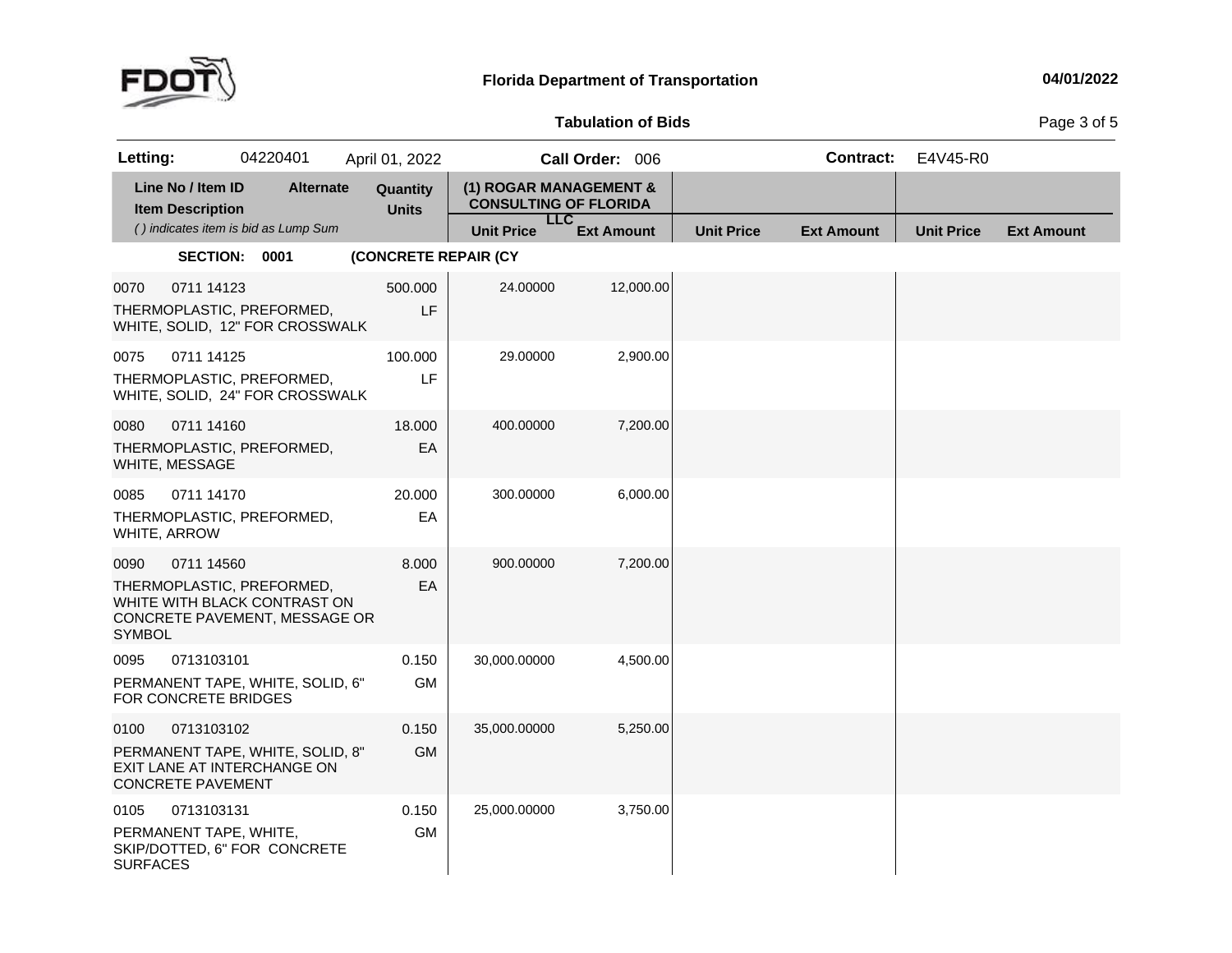

## **Tabulation**

Page 4 of 5

| Letting:                    |                                                                           | 04220401                                                             | April 01, 2022                            |                                                                      | Call Order: 006   |                   | Contract:         | E4V45-R0          |                   |
|-----------------------------|---------------------------------------------------------------------------|----------------------------------------------------------------------|-------------------------------------------|----------------------------------------------------------------------|-------------------|-------------------|-------------------|-------------------|-------------------|
|                             | Line No / Item ID<br><b>Item Description</b>                              | <b>Alternate</b>                                                     | Quantity<br><b>Units</b>                  | (1) ROGAR MANAGEMENT &<br><b>CONSULTING OF FLORIDA</b><br><b>LLC</b> |                   |                   |                   |                   |                   |
|                             |                                                                           | () indicates item is bid as Lump Sum                                 |                                           | <b>Unit Price</b>                                                    | <b>Ext Amount</b> | <b>Unit Price</b> | <b>Ext Amount</b> | <b>Unit Price</b> | <b>Ext Amount</b> |
|                             | SECTION: 0001                                                             |                                                                      | (CONCRETE REPAIR (CY                      |                                                                      |                   |                   |                   |                   |                   |
| 0110<br><b>SURFACES</b>     | 0713103133                                                                | PERMANENT TAPE, WHITE, SKIP, 12"<br>WIDE 3'-9' DROP LANE ON CONCRETE | 0.150<br><b>GM</b>                        | 30,000.00000                                                         | 4,500.00          |                   |                   |                   |                   |
| 0115                        | 0713103201<br><b>FOR CONCRETE BRIDGES</b>                                 | PERMANENT TAPE, YELLOW, SOLID, 6"                                    | 0.150<br><b>GM</b>                        | 30,000.00000                                                         | 4,500.00          |                   |                   |                   |                   |
| 0120<br><b>SURFACES</b>     | 0713103231                                                                | PERMANENT TAPE, YELLOW, 10-30<br>SKIP/3-9 DOTTED, 6" FOR CONCRETE    | 0.150<br><b>GM</b>                        | 25,000.00000                                                         | 3,750.00          |                   |                   |                   |                   |
| 0125<br><b>MOBILIZATION</b> | E101 1 1                                                                  |                                                                      | 6.000<br>LO                               | 10,000.00000                                                         | 60,000.00         |                   |                   |                   |                   |
| 0130                        | E706 142<br>REFLECTIVE PAVEMENT<br>MARKER(REMOVE AND<br>REPLACE)(CLASS B) |                                                                      | 98.000<br>EA                              | 10.00000                                                             | 980.00            |                   |                   |                   |                   |
|                             |                                                                           |                                                                      | 0001 CONCRETE REPAIR (CY) Section Totals: |                                                                      | \$397,686.75      |                   |                   |                   |                   |

**Contract Grand**

**Totals: \$397,686.75**